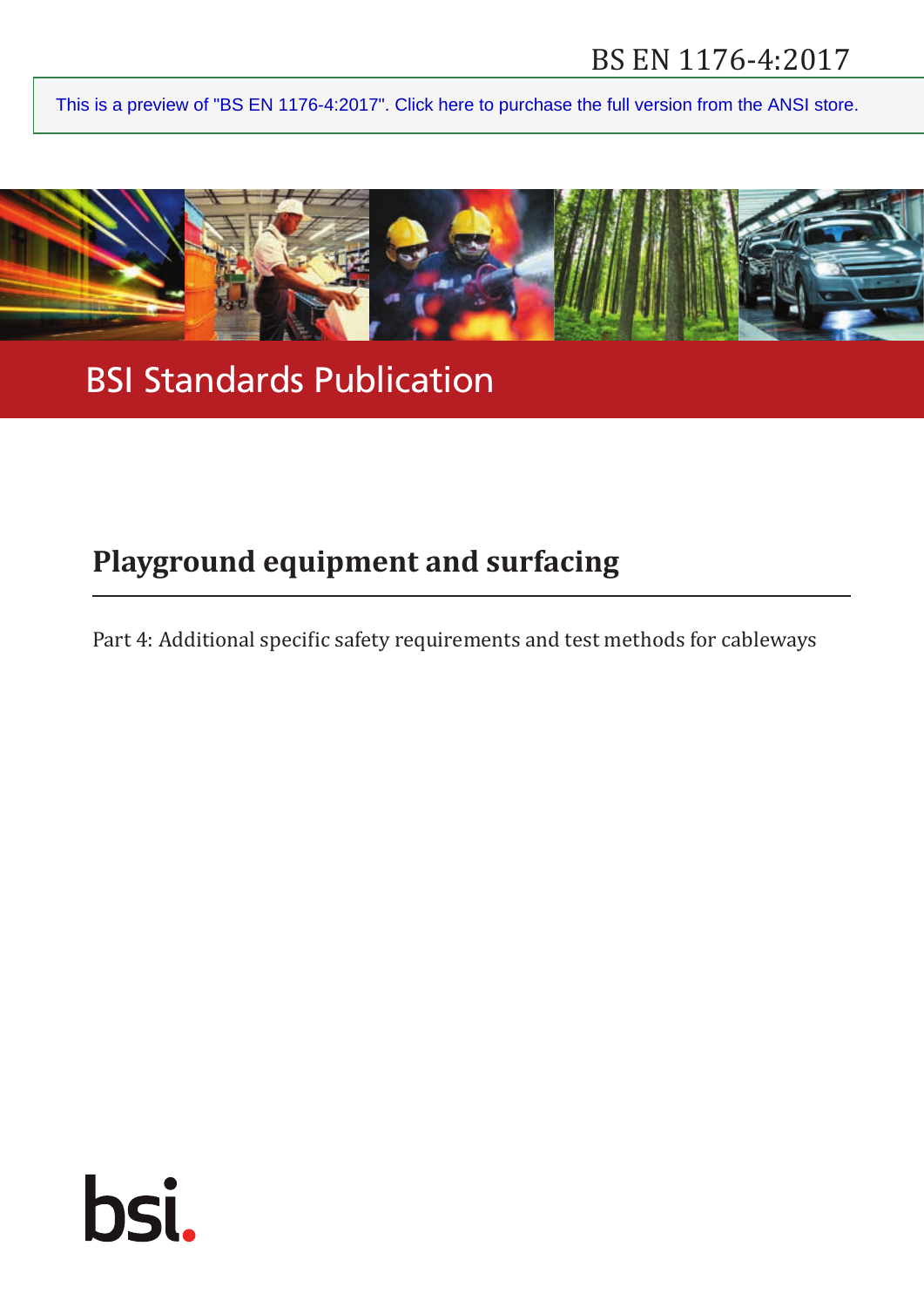# **National foreword**

This British Standard is the UK implementation of EN 1176‑4:2017, incorporating corrigendum January 2019. It supersedes BS EN 1176‑4:2008, which is withdrawn.

The start and finish of text introduced or altered by corrigendum is indicated in the text by tags. Text altered by CEN corrigendum January 2019 is indicated in the text by  $AC$ .

The UK participation in its preparation was entrusted to Technical Committee SW/65, Children's playground equipment.

A list of organizations represented on this committee can be obtained on request to its secretary.

This publication does not purport to include all the necessary provisions of a contract. Users are responsible for its correct application.

© The British Standards Institution 2019 Published by BSI Standards Limited 2019

ISBN 978 0 539 03170 6

ICS 97.200.40

#### **Compliance with a British Standard cannot confer immunity from legal obligations.**

This British Standard was published under the authority of the Standards Policy and Strategy Committee on 30 November 2017.

#### **Amendments/corrigenda issued since publication**

Date Text affected 31 January 2019 Implementation of CEN corrigendum January 2019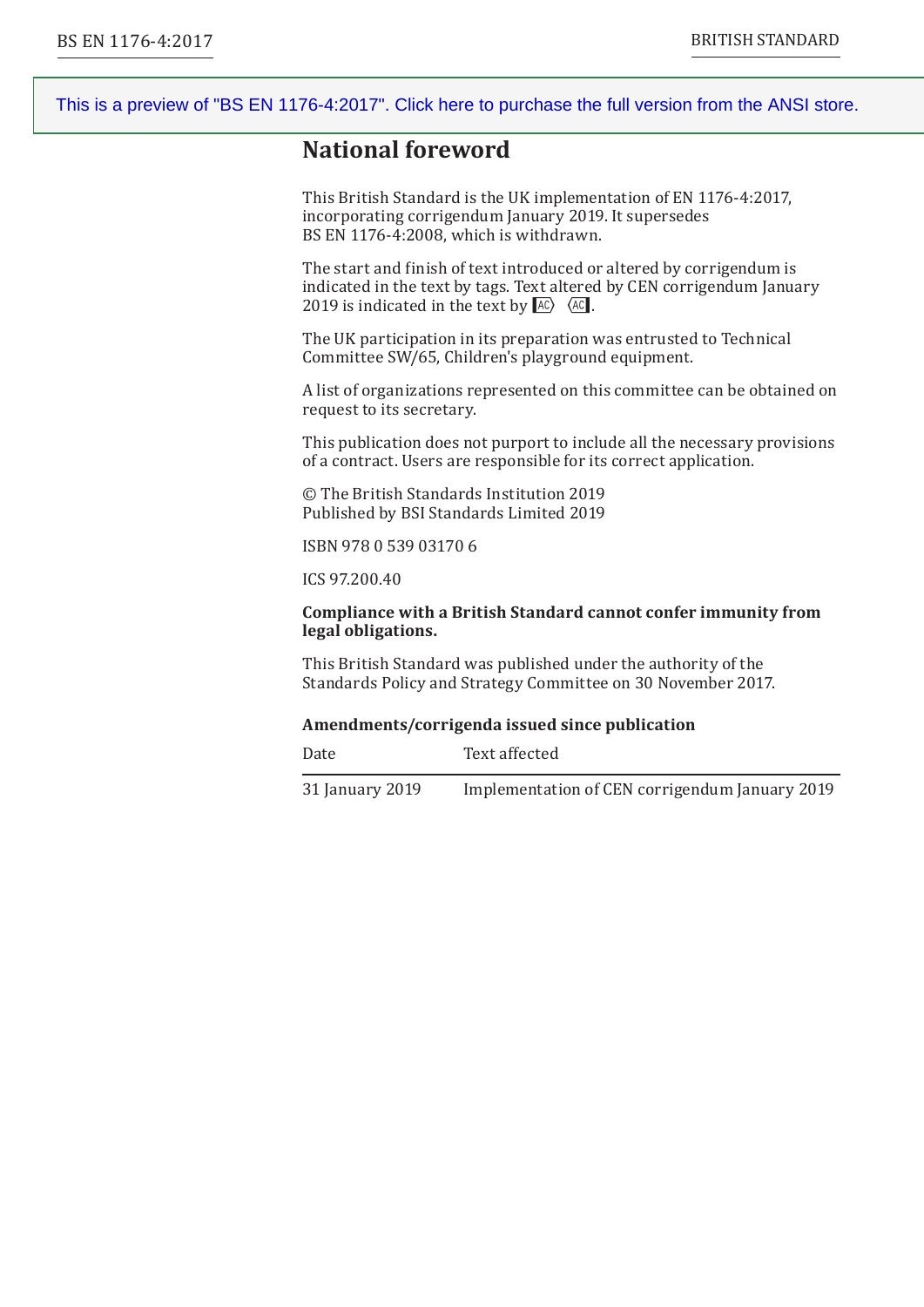EUROPEAN STANDARD **EN 1176‑4:2017**  [This is a preview of "BS EN 1176-4:2017". Click here to purchase the full version from the ANSI store.](https://webstore.ansi.org/Standards/BSI/BSEN11762017-1666969?source=preview)

# EUROPÄISCHE NORM

nvinte evilyt eenite

October 2017

ICS 97.200.40 Supersedes EN 1176‑4:2008

English Version

# Playground equipment and surfacing - Part 4: Additional specific safety requirements and test methods for cableways

Équipements et sols d'aires de jeux - Partie 4: Exigences de sécurité et méthodes d'essai complémentaires spécifiques aux téléphériques

Spielplatzgeräte und Spielplatzböden - Teil 4: Zusätzliche besondere sicherheitstechnische Anforderungen und Prüfverfahren für Seilbahnen

This European Standard was approved by CEN on 2 July 2017.

CEN members are bound to comply with the CEN/CENELEC Internal Regulations which stipulate the conditions for giving this European Standard the status of a national standard without any alteration. Up-to-date lists and bibliographical references concerning such national standards may be obtained on application to the CEN-CENELEC Management Centre or to any CEN member.

This European Standard exists in three official versions (English, French, German). A version in any other language made by translation under the responsibility of a CEN member into its own language and notified to the CEN-CENELEC Management Centre has the same status as the official versions.

CEN members are the national standards bodies of Austria, Belgium, Bulgaria, Croatia, Cyprus, Czech Republic, Denmark, Estonia, Finland, Former Yugoslav Republic of Macedonia, France, Germany, Greece, Hungary, Iceland, Ireland, Italy, Latvia, Lithuania, Luxembourg, Malta, Netherlands, Norway, Poland, Portugal, Romania, Serbia, Slovakia, Slovenia, Spain, Sweden, Switzerland, Turkey and United Kingdom.



EUROPEAN COMMITTEE FOR STANDARDIZATION COMITÉ EUROPÉEN DE NORMALISATION EUROPÄISCHES KOMITEE FÜR NORMUNG

**CEN-CENELEC Management Centre: Avenue Marnix 17, B-1000 Brussels**

© 2019 CEN All rights of exploitation in any form and by any means reserved Ref. No. EN 1176‑4:2017+AC:2019: E worldwide for CEN national Members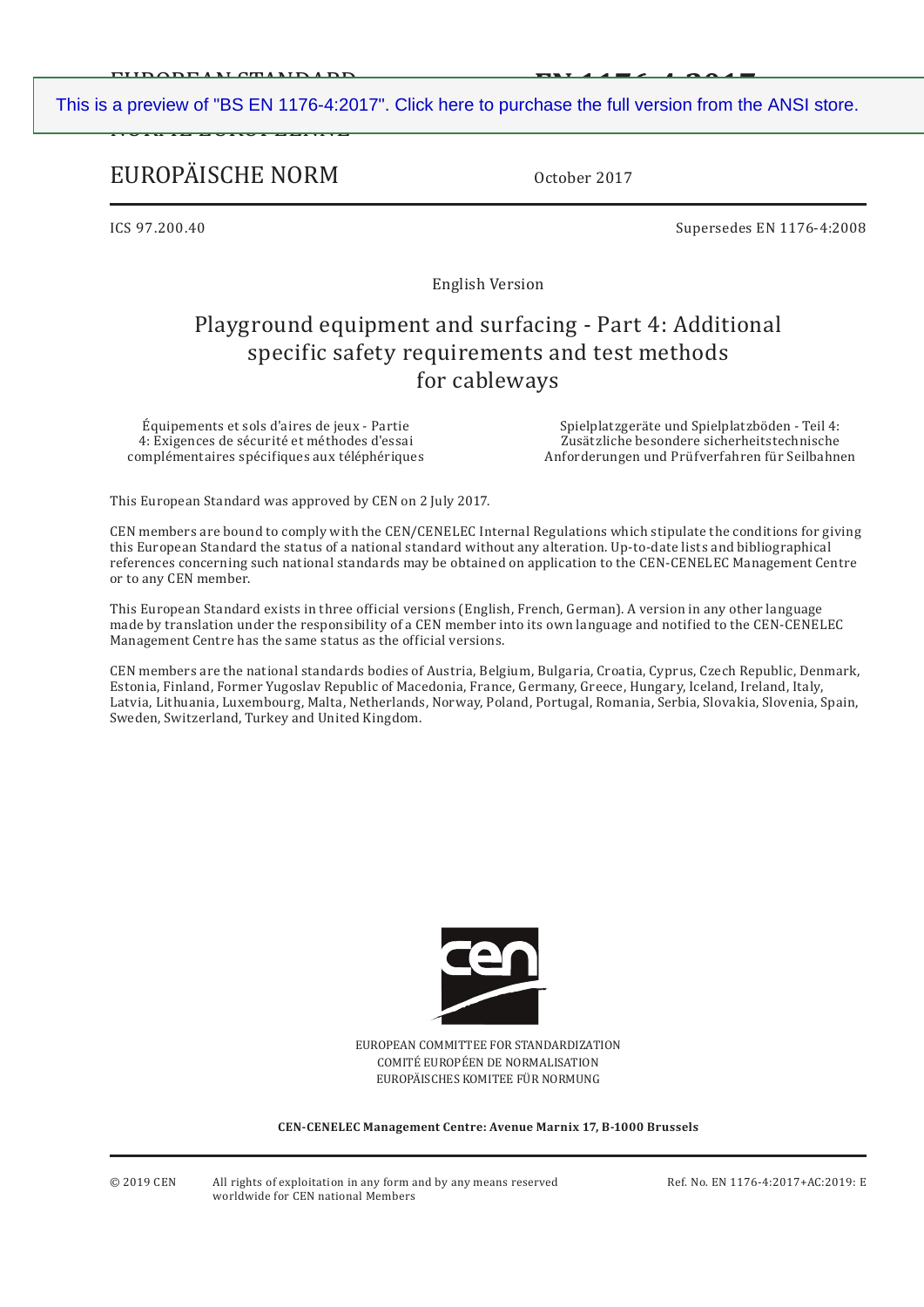| Contents                                                                                 |                                                                                                     |                                                                                                                                | Page |
|------------------------------------------------------------------------------------------|-----------------------------------------------------------------------------------------------------|--------------------------------------------------------------------------------------------------------------------------------|------|
|                                                                                          |                                                                                                     | European foreword <b>European foreword</b>                                                                                     |      |
| 1                                                                                        |                                                                                                     |                                                                                                                                |      |
| $\mathbf{2}$                                                                             |                                                                                                     |                                                                                                                                |      |
| 3                                                                                        |                                                                                                     |                                                                                                                                |      |
| $\overline{\mathbf{4}}$                                                                  | 4.1<br>4.2<br>4.3<br>4.4<br>4.5<br>4.6<br>4.7<br>4.8<br>4.9<br>4.10<br>4.11<br>4.12<br>4.13<br>4.14 | Cableways arranged in parallel<br>Grips<br>$\textbf{Speed} \textcolor{red}{\bm{1}} \textcolor{red}{\bm{7}}$<br>Cable length 38 |      |
| 5                                                                                        |                                                                                                     |                                                                                                                                |      |
| 6                                                                                        |                                                                                                     |                                                                                                                                |      |
| 7                                                                                        |                                                                                                     |                                                                                                                                |      |
|                                                                                          |                                                                                                     |                                                                                                                                |      |
| Annex B (normative) Method for the determination of the maximum speed of the traveller13 |                                                                                                     |                                                                                                                                |      |
|                                                                                          |                                                                                                     | Annex C (informative) A-deviations <b>Example 2018</b> 14                                                                      |      |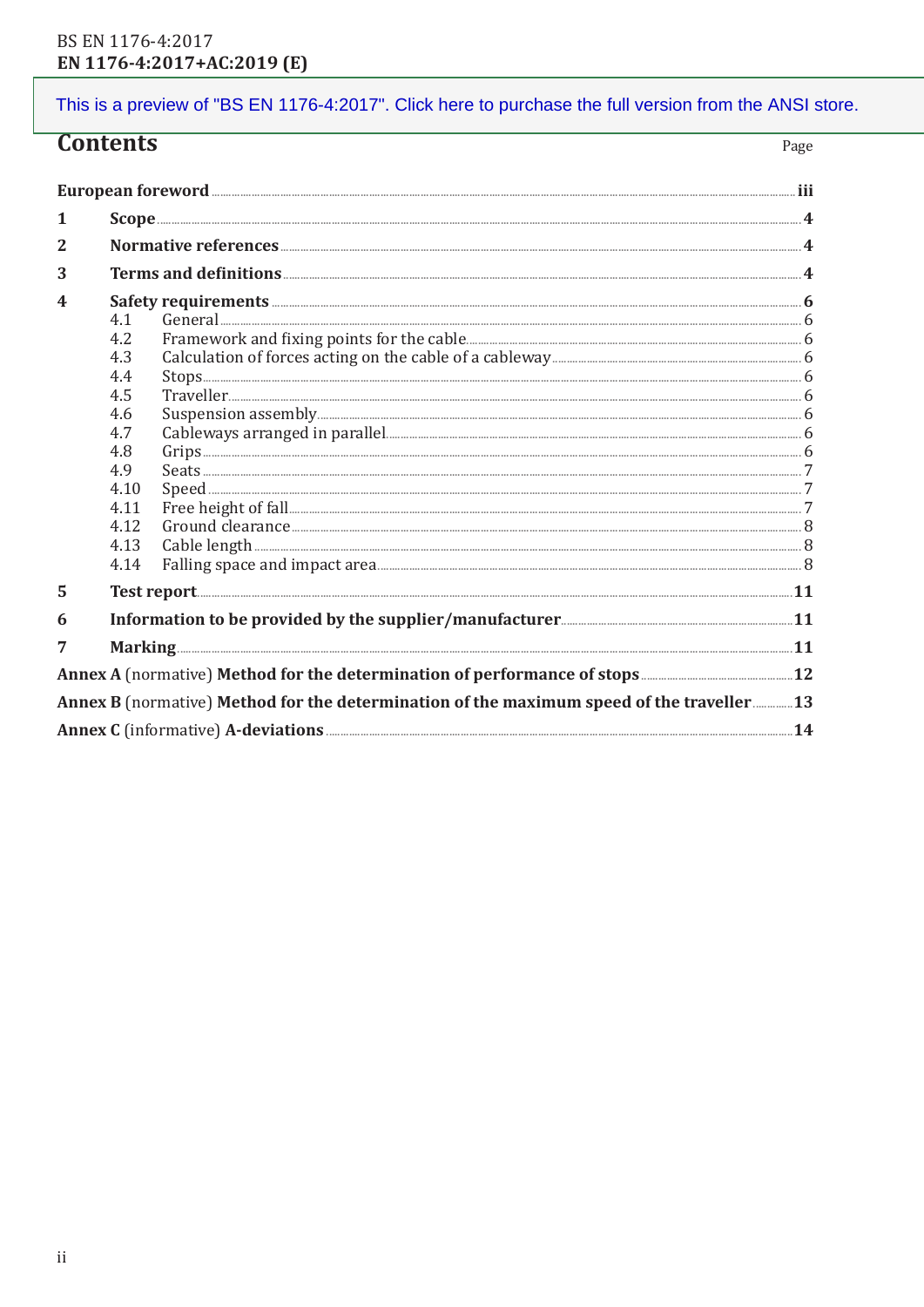# **European foreword**

This document (EN 1176‑4:2017+AC:2019) has been prepared by Technical Committee CEN/TC 136 "Sports, playground and other recreational facilities and equipment", the secretariat of which is held by DIN.

This European Standard shall be given the status of a national standard, either by publication of an identical text or by endorsement, at the latest by April 2018, and conflicting national standards shall be withdrawn at the latest by October 2018.

Attention is drawn to the possibility that some of the elements of this document may be the subject of patent rights. CEN shall not be held responsible for identifying any or all such patent rights.

This document includes Corrigendum 1 issued by CEN on 9 January 2019.

This document supersedes  $\sqrt{AC}$  EN 1176-4:2017 $\sqrt{AC}$ .

This document includes the corrigendum 1 which corrects the 5th paragraph in the European foreword and the 1st sentence in the scope.

The start and finish of text introduced or altered by corrigendum is indicated in the text by tags  $\overline{AC}$ .

 $F(x)$  The principal changes from the previous edition of this part of EN 1176 are as follows:

- a) finger test for traveler was added;
- b) ground clearance requirement for seating type was changed;
- c) test weight was changed.  $AC$

EN 1176, *Playground equipment and surfacing*, consists of the following parts:

- *Part 1: General safety requirements and test methods*
- *Part 2: Additional specific safety requirements and test methods for swings*
- *Part 3: Additional specific safety requirements and test methods for slides*
- *Part 4: Additional specific safety requirements and test methods for cableways*
- *Part 5: Additional specific safety requirements and test methods for carousels*
- *Part 6: Additional specific safety requirements and test methods for rocking equipment*
- *Part 7: Guidance on installation, inspection, maintenance and operation*
- *Part 10: Additional specific safety requirements and test methods for fully enclosed play equipment*
- *Part 11: Additional specific safety requirements and test methods for spatial network*

This part of EN 1176 should not be used in isolation, but in conjunction with EN 1176-1, EN 1176-7 and EN 1177.

For inflatable play equipment, see EN 14960 *Inflatable play equipment - Safety requirements and test methods.*

According to the CEN/CENELEC Internal Regulations, the national standards organizations of the following countries are bound to implement this European Standard: Austria, Belgium, Bulgaria, Croatia, Cyprus, Czech Republic, Denmark, Estonia, Finland, Former Yugoslav Republic of Macedonia, France, Germany, Greece, Hungary, Iceland, Ireland, Italy, Latvia, Lithuania, Luxembourg, Malta, Netherlands, Norway, Poland, Portugal, Romania, Serbia, Slovakia, Slovenia, Spain, Sweden, Switzerland, Turkey and the United Kingdom.